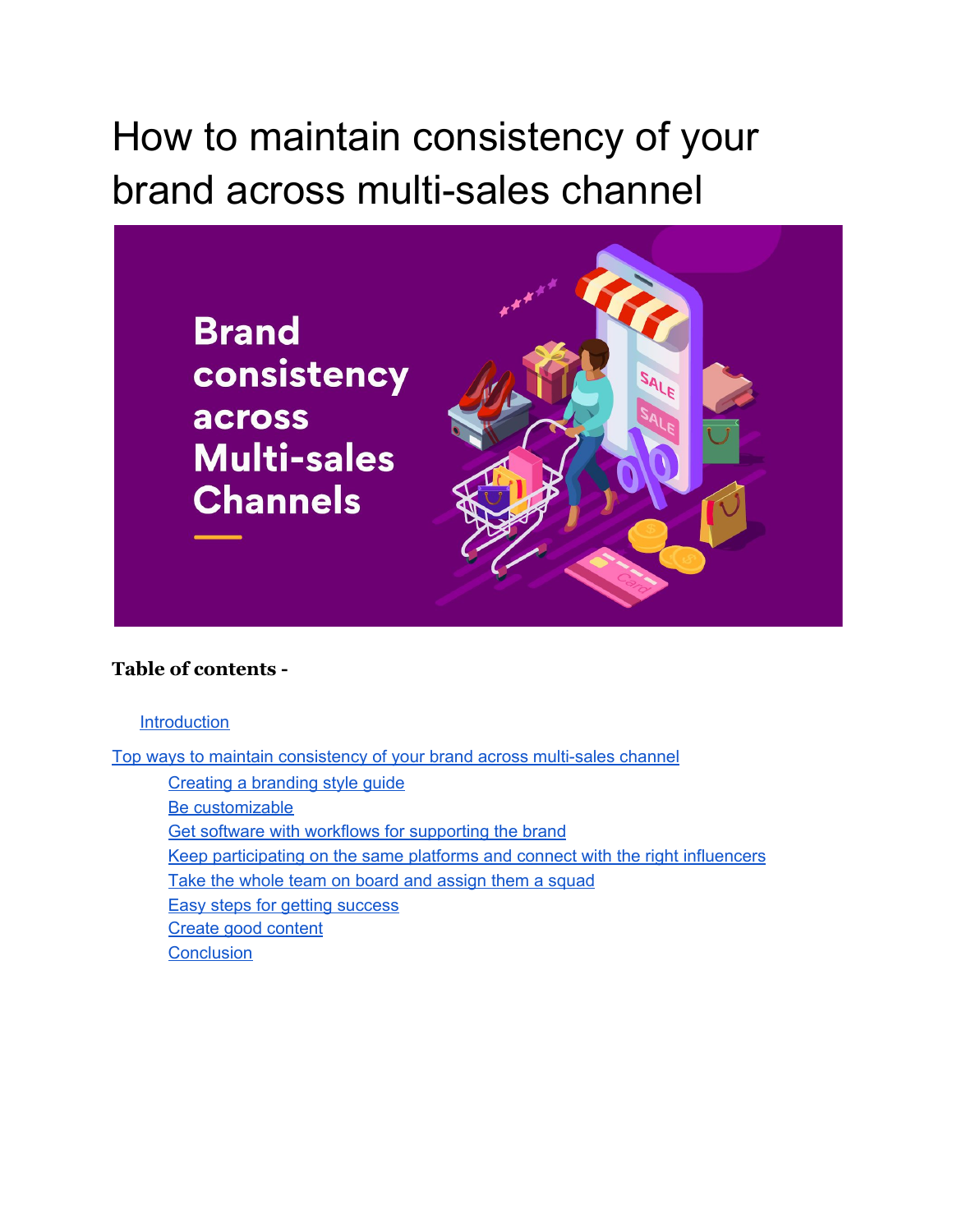# <span id="page-1-0"></span>Introduction



#### www.robertkatai.com

#### **[Source](https://robertkatai.com/multichannel-vs-omnichannel/)**

E-commerce marketing is done on multiple channels - display, social, email, etc. Many different companies are working on moving beyond multi-channel marketing, they are getting into cross-channel marketing these days. So what is the difference between the two? Multi-channel marketing is when you run various marketing campaigns on multiple channels and cross-channel marketing is when your marketing campaigns are integrated. Among all these, with **e-commerce automation**, you can automate every single task that avoids human efforts.

Keep your brand the same across all the platforms you use, even when offering your customers your services or products. This process is essential as it helps create and maintain full trust with the current customer and demonstrate a professional appearance to the valuable customers. If you keep your brand the same on social channels and digital marketing, it will help identify and connect it with your brand and differentiate it from your potential competitors.

One of the latest trends these days is to use a multi-channel listing software for maintaining the branding consistency across various sales channels. The software helps you to have a uniform product description and details across all your sales channels with one-time effort of data feeding. Having the same product details across all channels helps in maintaining brand consistency and also winning customer trust and loyalty.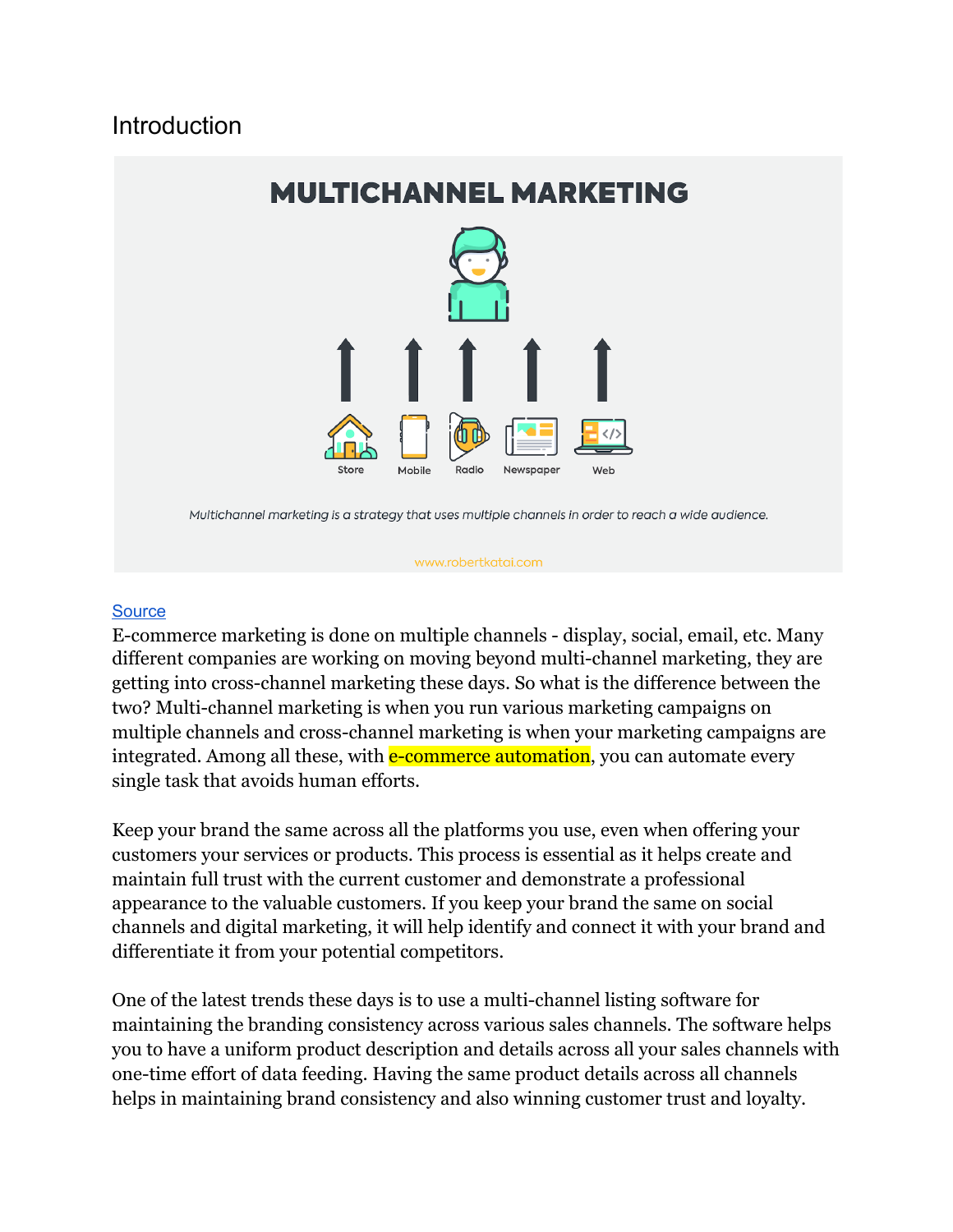# <span id="page-2-0"></span>Top ways to maintain consistency of your brand across multi-sales channel

<span id="page-2-1"></span>• Creating a branding style guide



#### [Source](https://99designs.com/blog/logo-branding/how-to-create-a-brand-style-guide/)

The branding style guide is considered one of the vital aspects of brand consistency. A branding style guide is a document that describes the rules and guidelines for the design, composition, general theme of the brand's aesthetics. This rule book permits graphic designers, web developers, marketers, and product packaging departments to represent the brand's visual consistency on all the channels. Offering boundaries that relate to what can and can not be done is useful for achieving tremendous brand delivery consistency.

Here are some of the best ways to maintain consistency of your brand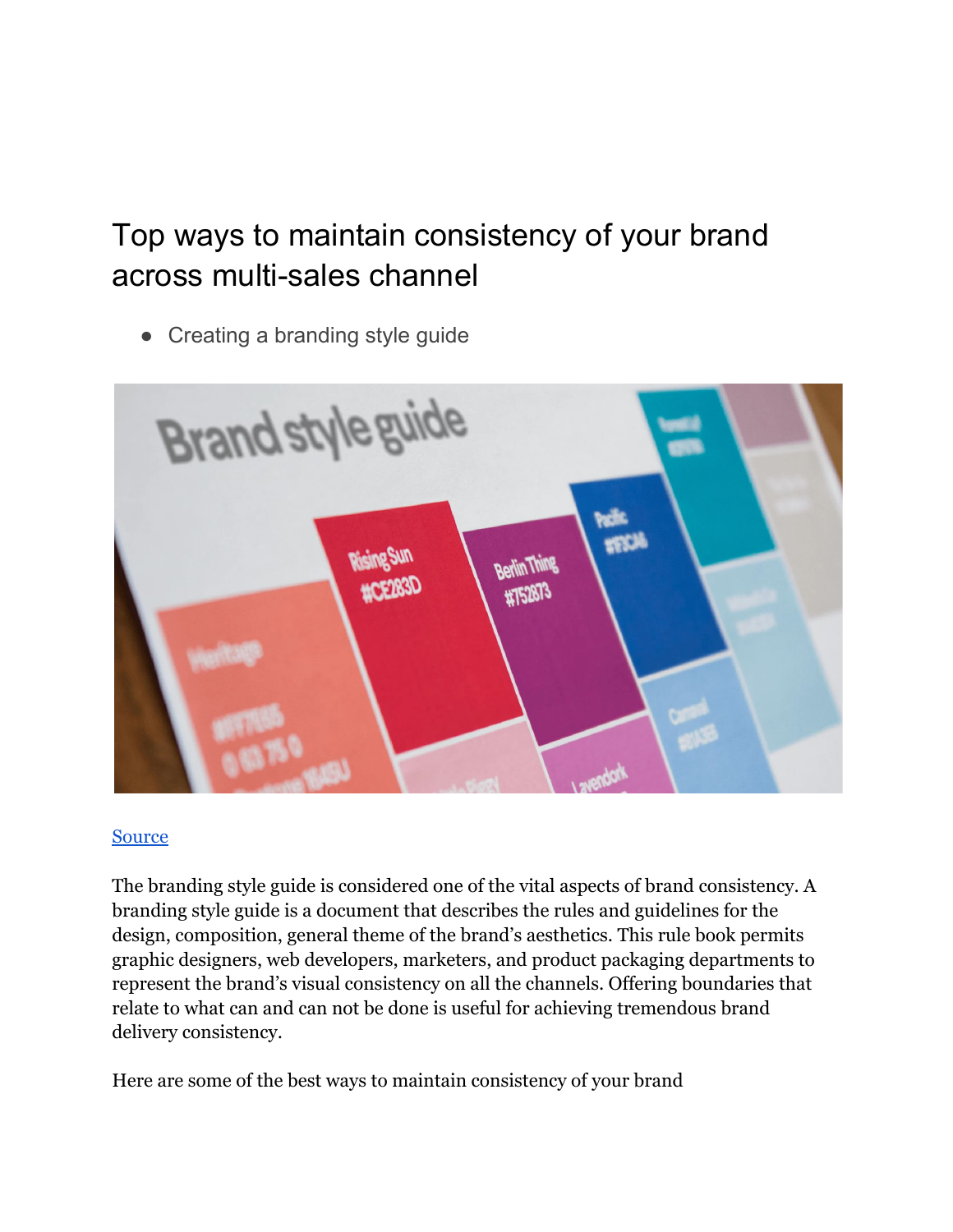<span id="page-3-0"></span>● Be customizable

The best marketing department always pitches the brand message differently, which solely depends on the audience. Social media has been sent to a friendly tone for pushing notification that offers a direct approach. Adopting the audience and keep the same values and identity can be a hurdle. Look at some of the huge brands that can provide better insight into how it can be achieved. In an article, John Dellion said that going into detail about how the brand identity is created on social media, explain that it is a strategy for creating an extension of the customer experience in their restaurants.

<span id="page-3-1"></span>● Get software with workflows for supporting the brand



#### [Source](https://www.cflowapps.com/workflow/workflow-management-software/)

All the visuals can be consistent, but all the channels are shared on, and this may differ strongly think of the dimensions of the image and character space on the Facebook vs. LinkedIn vs. your CMS of the company. Most companies aim to create diverse formats that vary from email signatures for physical clip folders and headers for the website. All the different items are saved, whether on the cloud, on the server, or the various hardware. Visuals and the brand suffers a lot if everything is re-formatted in the wrong ways. Repurposing all the visuals for diverse online destinations can be a big hurdle for the brand's consistency.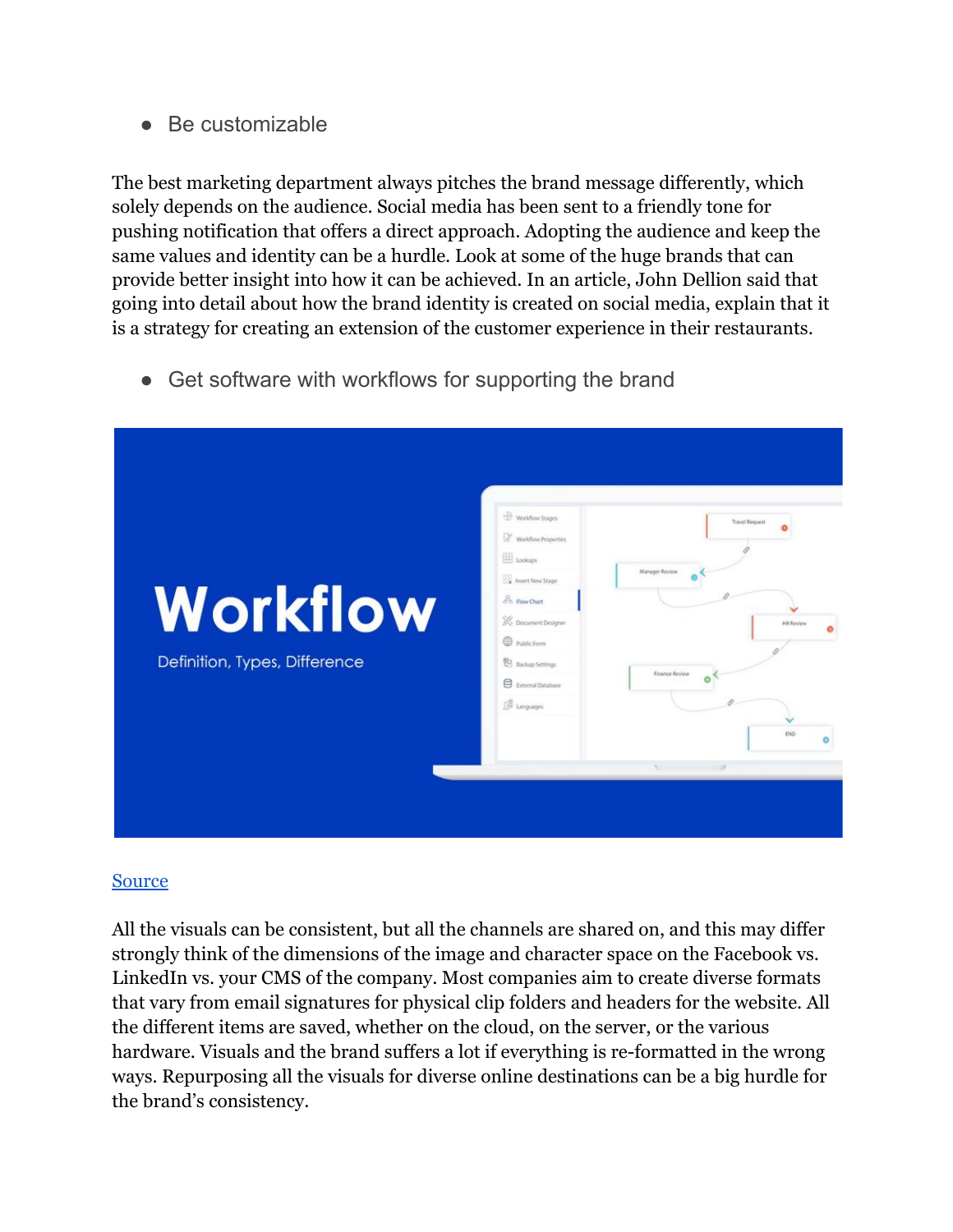<span id="page-4-0"></span>● Keep participating on the same platforms and connect with the right influencers



#### **[Source](https://blog.hootsuite.com/influencer-marketing-trends/)**

Consistent brand delivery is the primary thing that makes your brand stand out on all the platforms and also on online communities where it is essential. It will help maintain the brand visibility and awareness of your brand in front of your targeted audience. To increase your brand's visibility and join with the right audience, it is crucial to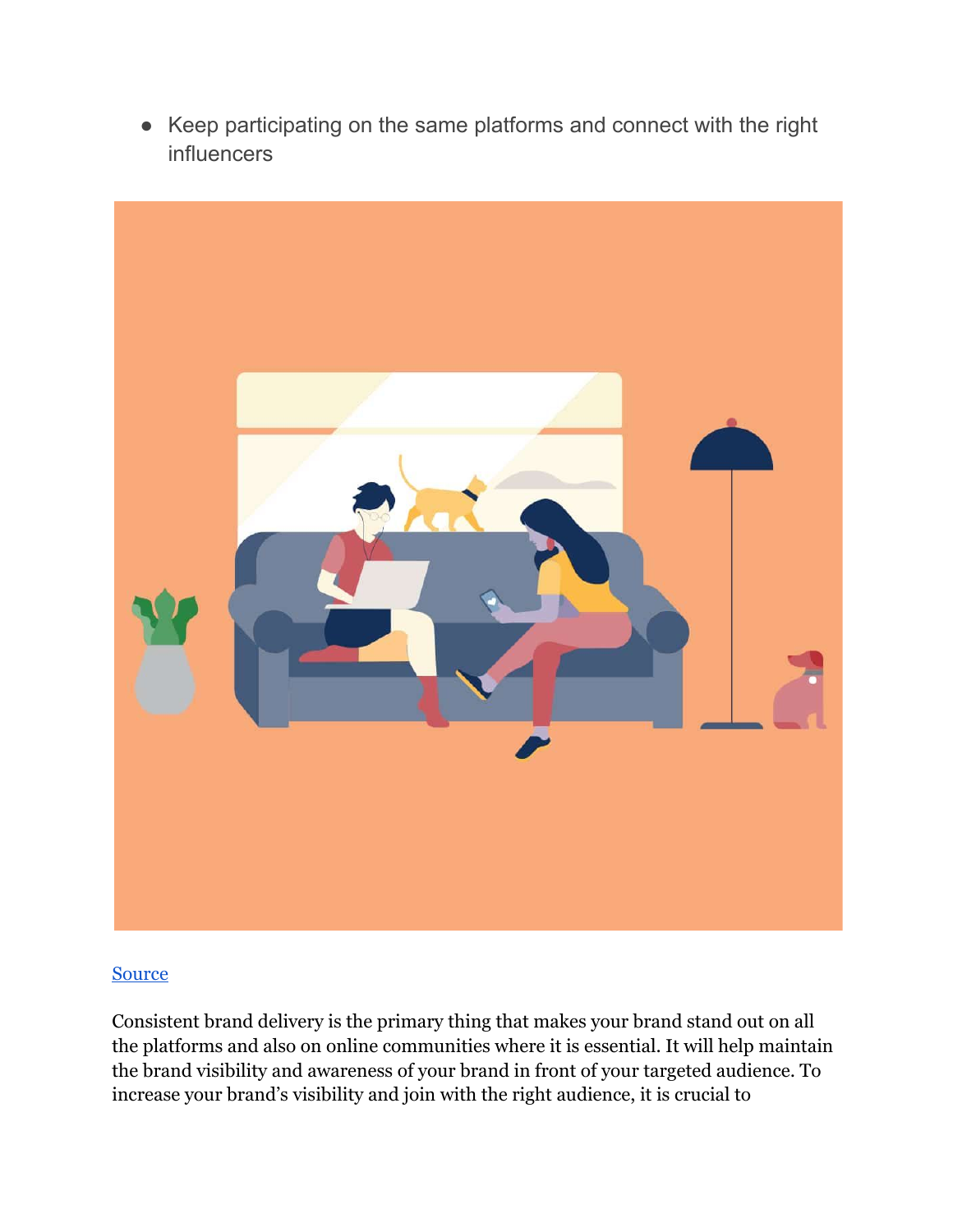participate in online and offline platforms. The platforms can be of your choice aligned with the identity of your brand and prospects that represent the target of the group preference.

<span id="page-5-0"></span>• Take the whole team on board and assign them a squad

The brand's consistency is needed to carry out over the stakeholder touchpoints for building the stable brand, whether it is the customer service chatbot online, Facebook posts, and tweets posted behind the counter wearing the company's cap. Behind all of these touchpoints, diverse staff members operate daily, and everyday tasks can interfere with communicating the brand promise to all the stakeholders who interact with them. Offering the branding style guide is not enough to inspire all the staff members and inspire them by the brand's core values and identity.



<span id="page-5-1"></span>• Easy steps for getting success

## [Source](https://medium.com/payumoney/6-simple-steps-for-a-successful-brand-building-process-d5f0dfb226f6)

Build the brand guidelines that cover tone on all the marketing channels, and the more in-depth policies are, the more consistent your brand communication will be. All these guidelines will offer the boundaries for the marketing team to work within. Different